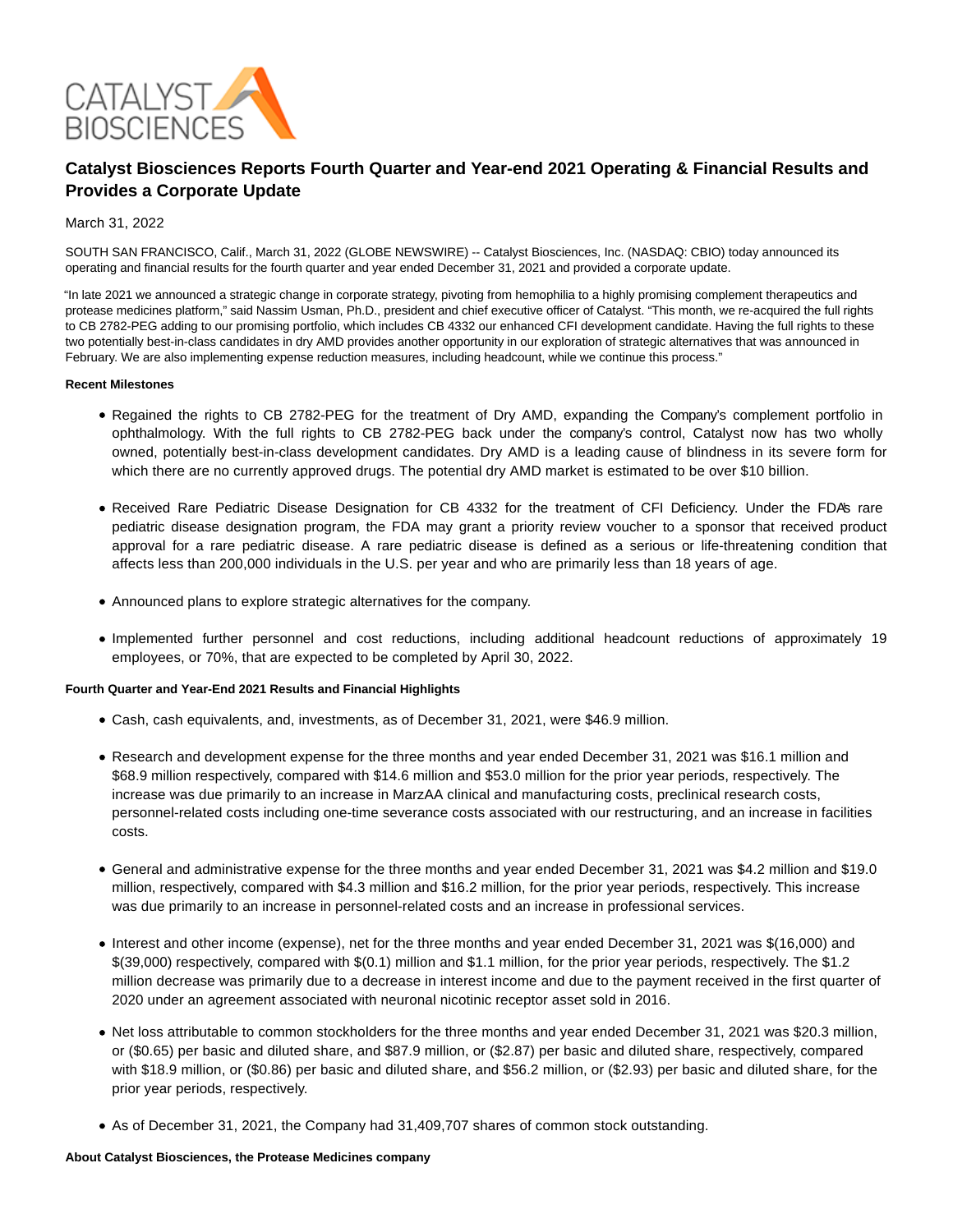Catalyst is a research and clinical development biopharmaceutical company focused on developing protease therapeutics to address unmet medical needs in disorders of the complement system. Proteases are natural regulators of this biological system. We engineer proteases to create improved or novel molecules to treat diseases that result from dysregulation of the complement cascade. Our complement pipeline consists of several proteases that regulate the complement cascade including CB 2782-PEG, a C3 degrader for the potential treatment of dry age-related macular degeneration (dAMD), improved Complement Factor I protease CB 4332 for patients with deficiencies in CFI including dAMD, and proteases from our ProTUNE™ C3b/C4b degrader and ImmunoTUNE™ C3a/C5a degrader platforms designed to target other disorders of the complement or inflammatory pathways.

#### **Forward-Looking Statements**

This press release contains forward-looking statements that involve substantial risks and uncertainties. Forward-looking statements include, without limitation, those regarding potential strategic alternatives, potential markets for CB 2782-PEG and CB 4332, plans for clinical development of CB 2782-PEG and CB 4332 in dry AMD, and the continued generation of candidates to treat diseases that result from dysregulation of the complement cascade, as well as statements about the benefits of our protease engineering platform. Actual results or events could differ materially from the plans, intentions, expectations, and projections disclosed in the forward-looking statements. Various important factors could cause actual results or events to differ materially, including, but not limited to, the risk that we will not identify or execute any strategic alternatives, that clinical trials and preclinical studies may be delayed as a result of COVID-19, competitive products, and other factors, that CB 2782-PEG, CB 4332 and the Company's complement degraders are not yet in human clinical trials and will require clinical additional testing, including multiple clinical trials, before being approved, that the Company will need to raise additional capital, and other risks described in the "Risk Factors" section of the Company's Annual Report on Form 10-K filed with the Securities and Exchange Commission (the "SEC") on March 31, 2022, the Quarterly Report on Form 10-Q filed with the SEC on November 12, 2021, and in other filings filed from time to time with the SEC. The Company does not assume any obligation to update any forward-looking statements, except as required by law.

#### **Contact:**

Trisha Colton Catalyst Biosciences, Inc. [investors@catbio.com](https://www.globenewswire.com/Tracker?data=BBgB86KngEPXKQQnBXhhnlKt9C6I_MoTgjF_TYaWYgBuN_klKwKk3bIyySPzRByCSIy2DAuj6-Na4hzjXKgvWvKLIu-7YWxUHwYh-j6H26I=)

## **Catalyst Biosciences, Inc. Condensed Consolidated Balance Sheets**

(In thousands, except share and per share amounts)

|                                                                                                        | December 31, 2021 |            | December 31, 2020 |            |
|--------------------------------------------------------------------------------------------------------|-------------------|------------|-------------------|------------|
| <b>Assets</b>                                                                                          |                   |            |                   |            |
| Current assets:                                                                                        |                   |            |                   |            |
| Cash and cash equivalents                                                                              | \$                | 44,347     | \$                | 30,360     |
| Short-term investments                                                                                 |                   | 2,504      |                   | 48,994     |
| Accounts receivable                                                                                    |                   | 1,818      |                   | 3,313      |
| Prepaid and other current assets                                                                       |                   | 2,807      |                   | 6,843      |
| Total current assets                                                                                   |                   | 51,476     |                   | 89,510     |
| Long-term investments                                                                                  |                   |            |                   | 2,543      |
| Other assets, noncurrent                                                                               |                   | 472        |                   | 528        |
| Right-of-use assets                                                                                    |                   | 2,744      |                   | 1,832      |
| Property and equipment, net                                                                            |                   | 970        |                   | 433        |
| Total assets                                                                                           | \$                | 55,662     | \$                | 94,846     |
| Liabilities and stockholders' equity                                                                   |                   |            |                   |            |
| <b>Current liabilities:</b>                                                                            |                   |            |                   |            |
| Accounts payable                                                                                       | \$                | 6,419      | \$                | 5,931      |
| Accrued compensation                                                                                   |                   | 1,467      |                   | 2,476      |
| Deferred revenue                                                                                       |                   | 230        |                   | 1,983      |
| Other accrued liabilities                                                                              |                   | 4,072      |                   | 6,743      |
| Operating lease liability                                                                              |                   | 1,977      |                   | 663        |
| <b>Total current liabilities</b>                                                                       |                   | 14,165     |                   | 17,796     |
| Operating lease liability, noncurrent                                                                  |                   | 408        |                   | 981        |
| <b>Total liabilities</b>                                                                               |                   | 14,573     |                   | 18,777     |
| Stockholders' equity:                                                                                  |                   |            |                   |            |
| Preferred stock, \$0.001 par value, 5,000,000 shares authorized; zero shares issued and<br>outstanding |                   |            |                   |            |
| Common stock, \$0.001 par value, 100,000,000 shares authorized; 31,409,707 and 22,097,820              |                   |            |                   |            |
| shares issued and outstanding at December 31, 2021 and 2020, respectively                              |                   | 31         |                   | 22         |
| Additional paid-in capital                                                                             |                   | 443,752    |                   | 390,803    |
| Accumulated other comprehensive income                                                                 |                   |            |                   | 5          |
| Accumulated deficit                                                                                    |                   | (402, 694) |                   | (314, 761) |
| Total stockholders' equity                                                                             |                   | 41,089     |                   | 76,069     |
| Total liabilities and stockholders' equity                                                             | \$                | 55,662     | \$                | 94,846     |